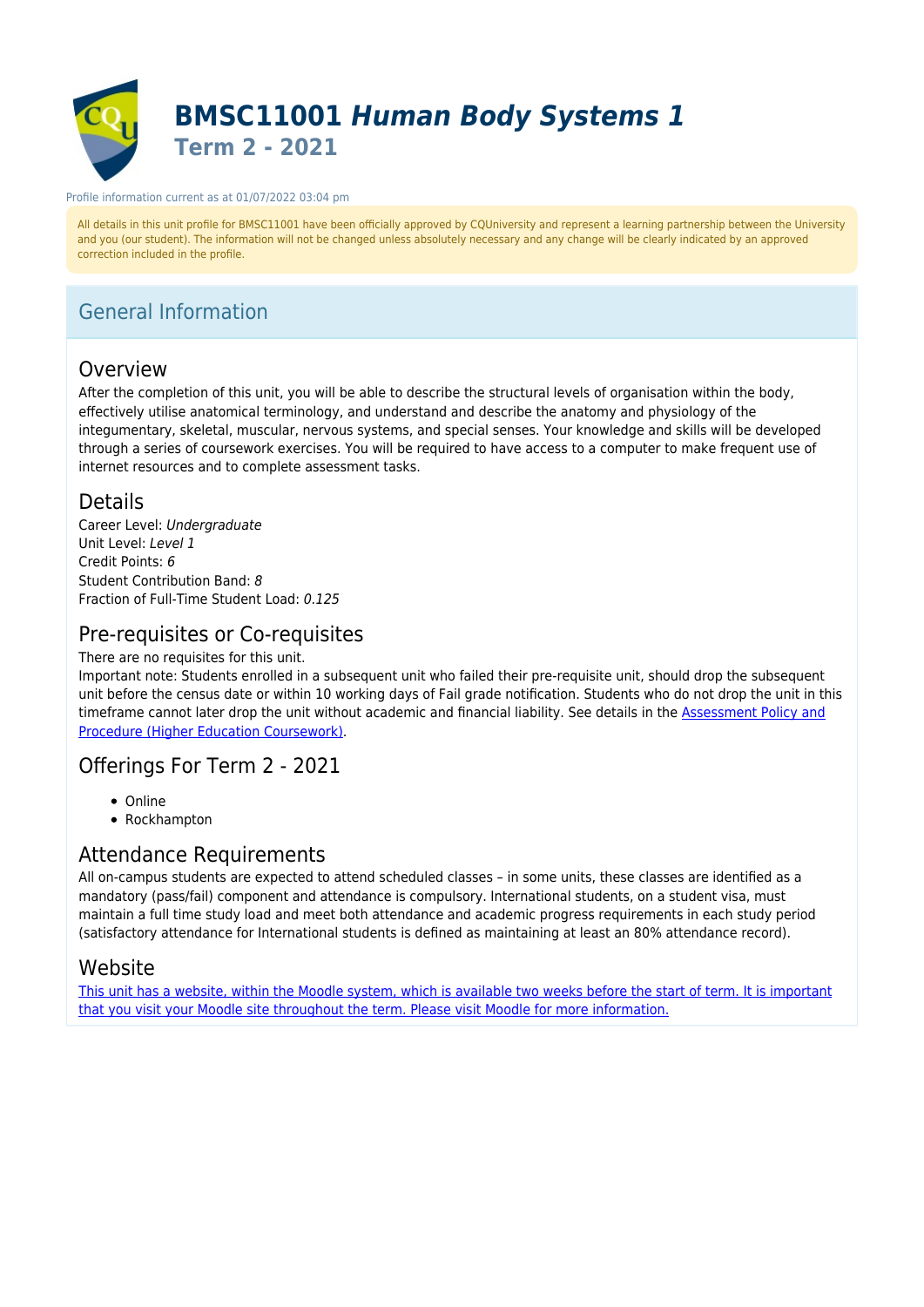# Class and Assessment Overview

### Recommended Student Time Commitment

Each 6-credit Undergraduate unit at CQUniversity requires an overall time commitment of an average of 12.5 hours of study per week, making a total of 150 hours for the unit.

# Class Timetable

**[Regional Campuses](https://handbook.cqu.edu.au/facet/timetables)**

Bundaberg, Cairns, Emerald, Gladstone, Mackay, Rockhampton, Townsville

**[Metropolitan Campuses](https://handbook.cqu.edu.au/facet/timetables)** Adelaide, Brisbane, Melbourne, Perth, Sydney

### Assessment Overview

1. **Online Quiz(zes)** Weighting: 50% 2. **Online Test** Weighting: 50%

### Assessment Grading

This is a graded unit: your overall grade will be calculated from the marks or grades for each assessment task, based on the relative weightings shown in the table above. You must obtain an overall mark for the unit of at least 50%, or an overall grade of 'pass' in order to pass the unit. If any 'pass/fail' tasks are shown in the table above they must also be completed successfully ('pass' grade). You must also meet any minimum mark requirements specified for a particular assessment task, as detailed in the 'assessment task' section (note that in some instances, the minimum mark for a task may be greater than 50%). Consult the [University's Grades and Results Policy](https://www.cqu.edu.au/policy) for more details of interim results and final grades.

# CQUniversity Policies

#### **All University policies are available on the [CQUniversity Policy site.](https://policy.cqu.edu.au/)**

You may wish to view these policies:

- Grades and Results Policy
- Assessment Policy and Procedure (Higher Education Coursework)
- Review of Grade Procedure
- Student Academic Integrity Policy and Procedure
- Monitoring Academic Progress (MAP) Policy and Procedure Domestic Students
- Monitoring Academic Progress (MAP) Policy and Procedure International Students
- Student Refund and Credit Balance Policy and Procedure
- Student Feedback Compliments and Complaints Policy and Procedure
- Information and Communications Technology Acceptable Use Policy and Procedure

This list is not an exhaustive list of all University policies. The full list of University policies are available on the [CQUniversity Policy site.](https://policy.cqu.edu.au/)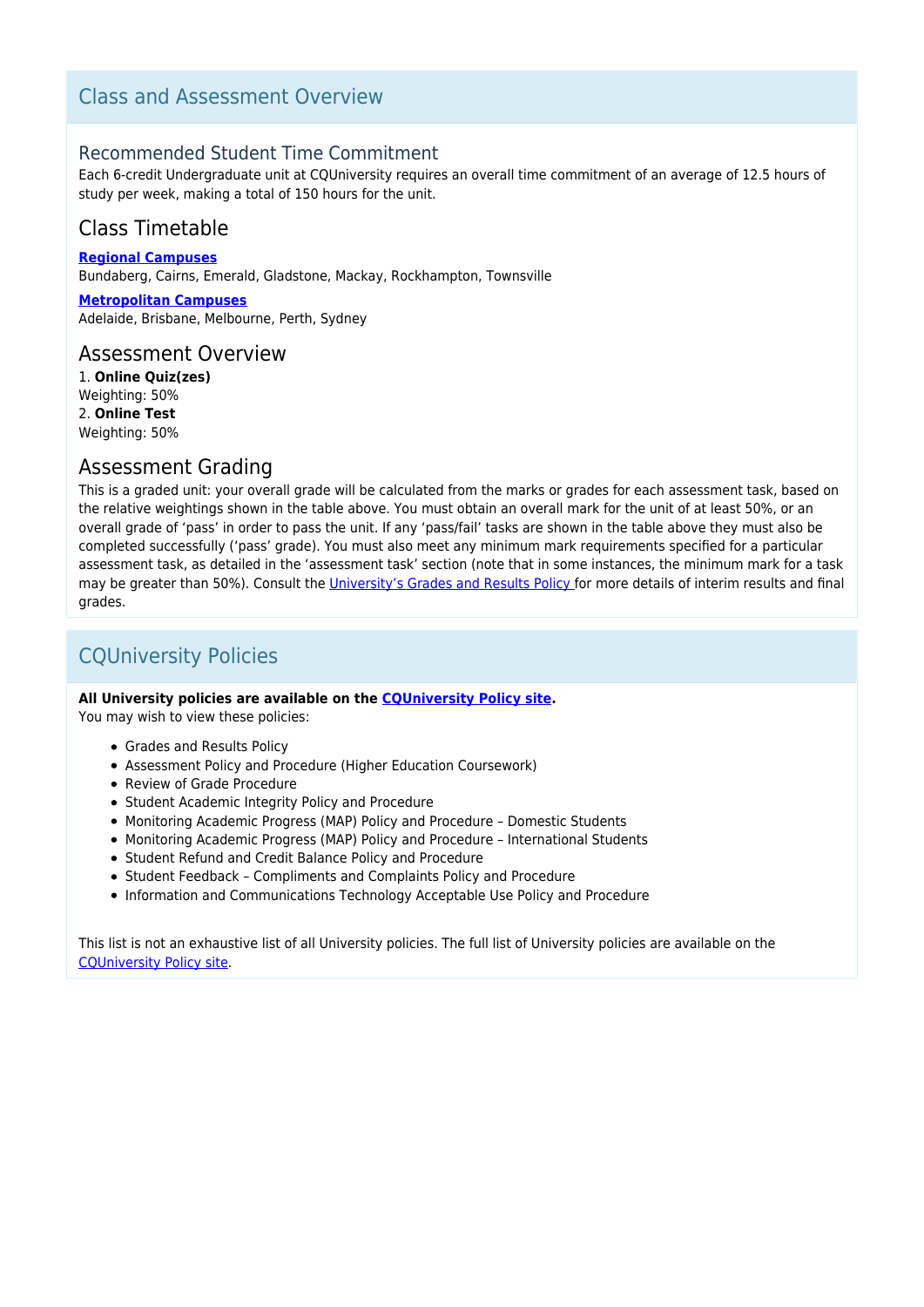# Previous Student Feedback

### Feedback, Recommendations and Responses

Every unit is reviewed for enhancement each year. At the most recent review, the following staff and student feedback items were identified and recommendations were made.

### Feedback from Have your say

#### **Feedback**

The students enjoyed the weekly worksheets which contain a variety of question styles similar to those in their assessments.

#### **Recommendation**

The weekly worksheets should be maintained and updated where appropriate.

### Feedback from Have your say

#### **Feedback**

The students appreciated the recorded lectures being available in advance and broken down into smaller lectures.

#### **Recommendation**

The currect recorded lectures in their short format will be retained.

# Unit Learning Outcomes

#### **On successful completion of this unit, you will be able to:**

- 1. Describe the major anatomical features of the cells, tissues, and organs of the integumentary, skeletal, muscular, and nervous systems, and of the special senses
- 2. Describe the function and physiological regulation of the cells, tissues, and organs of the integumentary, skeletal, muscular, and nervous systems, and of the special senses.
- 3. Explain the interactions between structure and function in each of the human body systems
- 4. Apply anatomical terminology and the levels of organisation to the human body and its systems.

### Alignment of Learning Outcomes, Assessment and Graduate Attributes



### Alignment of Assessment Tasks to Learning Outcomes

| <b>Assessment Tasks</b>    | <b>Learning Outcomes</b> |                         |           |   |
|----------------------------|--------------------------|-------------------------|-----------|---|
|                            | 1                        | $\overline{\mathbf{2}}$ | 3         | 4 |
| 1 - Online Quiz(zes) - 50% | $\bullet$                | $\bullet$               | $\bullet$ |   |
| 2 - Online Test - 50%      | $\bullet$                | $\bullet$               | $\bullet$ |   |

### Alignment of Graduate Attributes to Learning Outcomes

| <b>Graduate Attributes</b> | <b>Learning Outcomes</b> |  |                     |  |  |
|----------------------------|--------------------------|--|---------------------|--|--|
|                            |                          |  | $1 \quad 2 \quad 3$ |  |  |
| 1 - Communication          |                          |  |                     |  |  |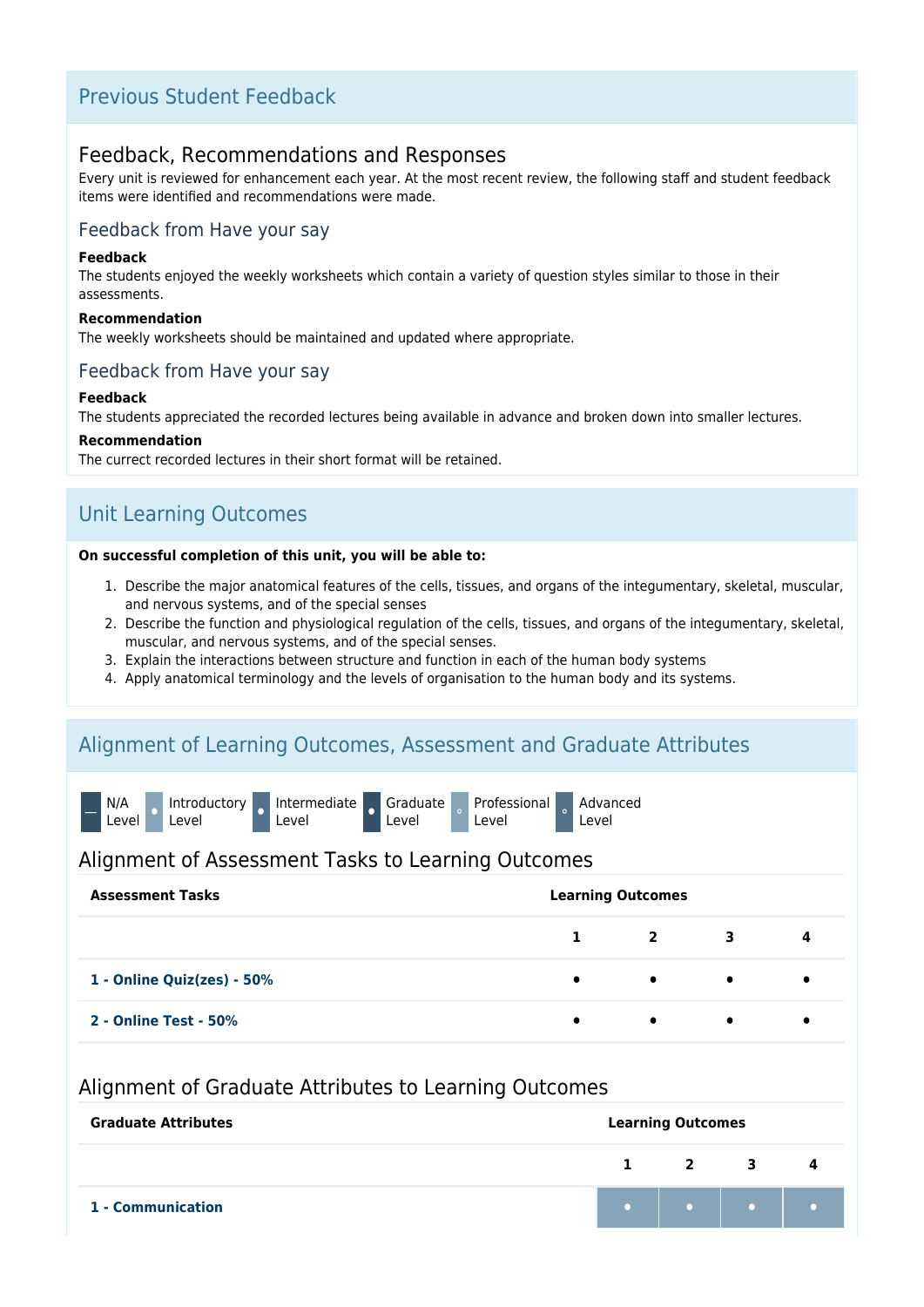| <b>Graduate Attributes</b>                          | <b>Learning Outcomes</b> |           |           |                         |
|-----------------------------------------------------|--------------------------|-----------|-----------|-------------------------|
|                                                     | $\mathbf{1}$             | $2 \t3$   |           | $\overline{\mathbf{A}}$ |
| 2 - Problem Solving                                 |                          |           |           |                         |
| <b>3 - Critical Thinking</b>                        | $\bullet$                | $\bullet$ | $\bullet$ |                         |
| <b>4 - Information Literacy</b>                     | $\bullet$                | $\bullet$ | $\bullet$ | $\bullet$               |
| 5 - Team Work                                       |                          |           |           |                         |
| <b>6 - Information Technology Competence</b>        | $\bullet$                | $\bullet$ | $\bullet$ | $\bullet$               |
| 7 - Cross Cultural Competence                       |                          |           |           |                         |
| 8 - Ethical practice                                |                          |           |           |                         |
| 9 - Social Innovation                               |                          |           |           |                         |
| 10 - Aboriginal and Torres Strait Islander Cultures |                          |           |           |                         |
|                                                     |                          |           |           |                         |

# Alignment of Assessment Tasks to Graduate Attributes

| <b>Assessment Tasks</b>       | <b>Graduate Attributes</b> |  |                      |            |  |  |  |
|-------------------------------|----------------------------|--|----------------------|------------|--|--|--|
|                               |                            |  | 1 2 3 4 5 6 7 8 9 10 |            |  |  |  |
| 1 - Online Quiz(zes) - $50\%$ |                            |  |                      | $\sqrt{2}$ |  |  |  |
| 2 - Online Test - 50%         | $\bullet$ .                |  |                      |            |  |  |  |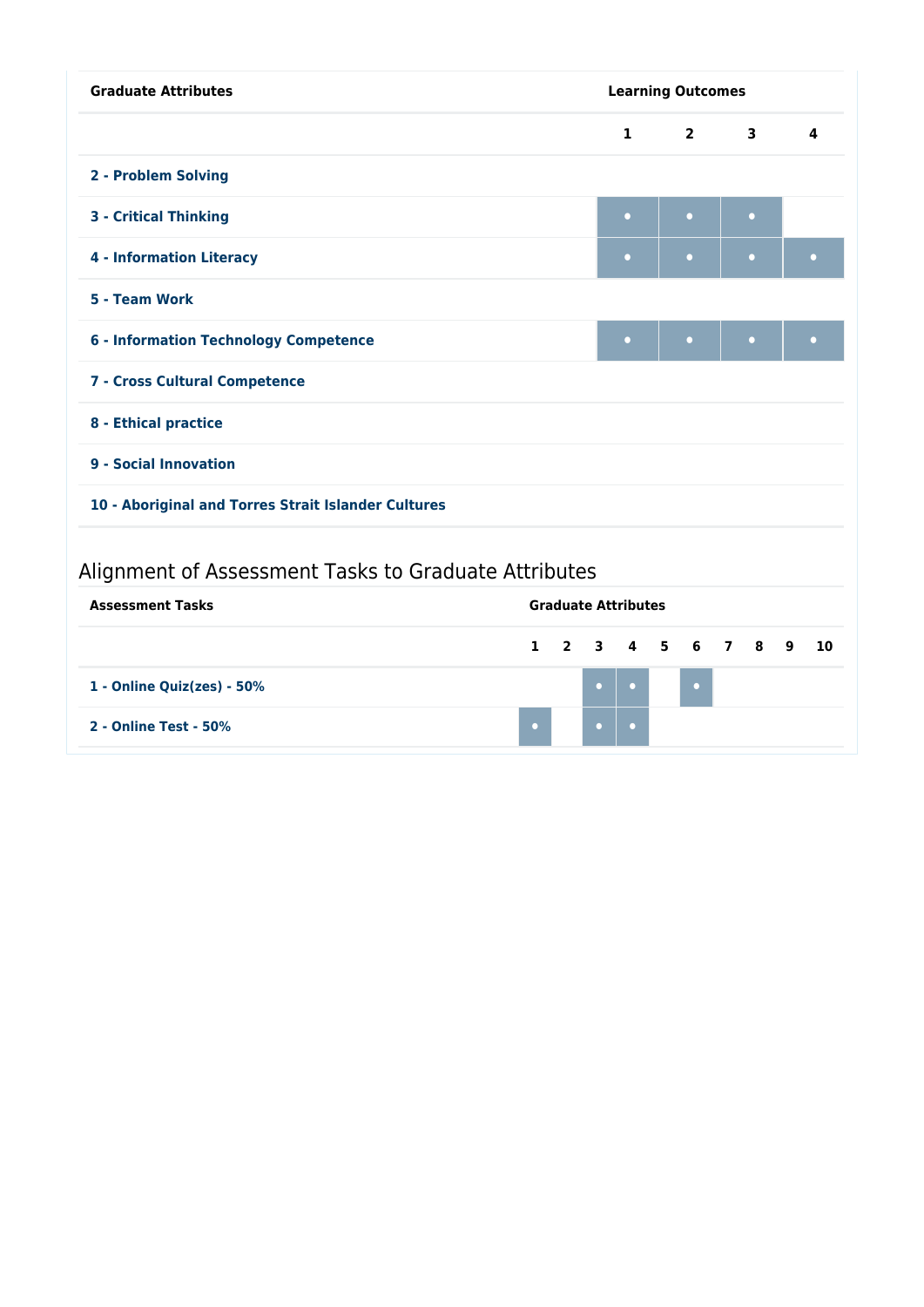# Textbooks and Resources

### **Textbooks**

BMSC11001

### **Prescribed**

### **Fundamentals of Anatomy & Physiology, Global Edition + Martini's Atlas of the Human Body**

11th Edition (2018) Authors: Martini, F.H., Nath, J.L. & Bartholomew, E.F. Pearson Harlow , Essex , England ISBN: 978-1-488-68748-8 Binding: Hardcover

#### **Additional Textbook Information**

The value pack can be purchased at the CQUni Bookshop here:<http://bookshop.cqu.edu.au>(search on the Unit code)

### **[View textbooks at the CQUniversity Bookshop](https://bookshop.cqu.edu.au/)**

### IT Resources

#### **You will need access to the following IT resources:**

- COUniversity Student Email
- Internet
- Unit Website (Moodle)

# Referencing Style

All submissions for this unit must use the referencing style: [Harvard \(author-date\)](https://delivery-cqucontenthub.stylelabs.cloud/api/public/content/harvard-referencing-style.pdf?v=306efe7e) For further information, see the Assessment Tasks.

# Teaching Contacts

**Ryan du Preez** Unit Coordinator [r.dupreez@cqu.edu.au](mailto:r.dupreez@cqu.edu.au) **Jessica Pahl** Unit Coordinator [j.pahl@cqu.edu.au](mailto:j.pahl@cqu.edu.au)

# **Schedule**

| Week 1 - 12 Jul 2021                                                              |                                                   |                                             |
|-----------------------------------------------------------------------------------|---------------------------------------------------|---------------------------------------------|
| <b>Module/Topic</b>                                                               | Chapter                                           | <b>Events and Submissions/Topic</b>         |
| Introduction to Anatomy and<br>Physiology / The Chemical Level of<br>Organization | Martini, Nath & Bartholomew:<br>Chapters $1 \& 2$ |                                             |
| Week 2 - 19 Jul 2021                                                              |                                                   |                                             |
| <b>Module/Topic</b>                                                               | Chapter                                           | <b>Events and Submissions/Topic</b>         |
| The Cellular Level of Organization                                                | Martini, Nath & Bartholomew: Chapter<br>3         |                                             |
| Week 3 - 26 Jul 2021                                                              |                                                   |                                             |
| <b>Module/Topic</b>                                                               | Chapter                                           | <b>Events and Submissions/Topic</b>         |
| The Tissue Level of Organization                                                  | Martini, Nath & Bartholomew: Chapter<br>4         | Progress Quiz 1 opens Friday, 17:00<br>AEST |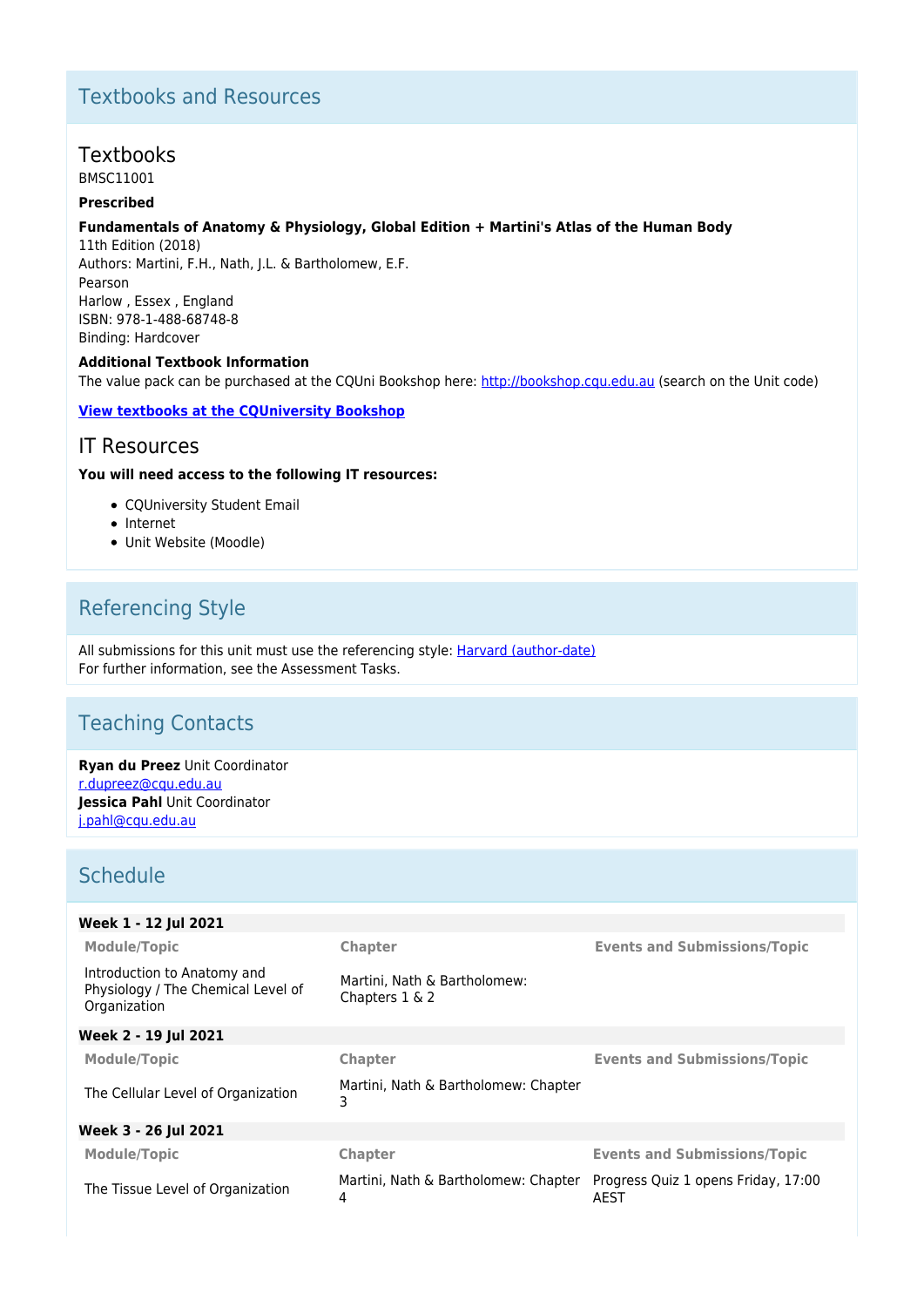| Week 4 - 02 Aug 2021                             |                                                                                 |                                                     |
|--------------------------------------------------|---------------------------------------------------------------------------------|-----------------------------------------------------|
| <b>Module/Topic</b>                              | Chapter                                                                         | <b>Events and Submissions/Topic</b>                 |
| The Integumentary System                         | Martini, Nath & Bartholomew: Chapter Progress Quiz 1 closes Friday, 17:00<br>5. | AEST                                                |
| Week 5 - 09 Aug 2021                             |                                                                                 |                                                     |
| <b>Module/Topic</b>                              | Chapter                                                                         | <b>Events and Submissions/Topic</b>                 |
| Bones and Bone Structure / The Axial<br>Skeleton | Martini, Nath & Bartholomew:<br>Chapters 6 & 7                                  |                                                     |
| Vacation Week - 16 Aug 2021                      |                                                                                 |                                                     |
| <b>Module/Topic</b>                              | <b>Chapter</b>                                                                  | <b>Events and Submissions/Topic</b>                 |
| No classes scheduled                             |                                                                                 |                                                     |
| Week 6 - 23 Aug 2021                             |                                                                                 |                                                     |
| <b>Module/Topic</b>                              | Chapter                                                                         | <b>Events and Submissions/Topic</b>                 |
| The Appendicular Skeleton / Joints               | Martini, Nath & Bartholomew:<br>Chapters 8 & 9                                  | Progress Quiz 2 opens Friday, 17:00<br>AEST         |
| Week 7 - 30 Aug 2021                             |                                                                                 |                                                     |
| <b>Module/Topic</b>                              | Chapter                                                                         | <b>Events and Submissions/Topic</b>                 |
| Muscle Tissue                                    | Martini, Nath & Bartholomew: Chapter<br>10                                      | Progress Quiz 2 closes Friday, 17:00<br>AEST        |
| Week 8 - 06 Sep 2021                             |                                                                                 |                                                     |
| <b>Module/Topic</b>                              | Chapter                                                                         | <b>Events and Submissions/Topic</b>                 |
| The Muscular System                              | Martini, Nath & Bartholomew: Chapter<br>11                                      | Progress Quiz 3 opens Friday, 17:00<br><b>AEST</b>  |
| Week 9 - 13 Sep 2021                             |                                                                                 |                                                     |
| <b>Module/Topic</b>                              | Chapter                                                                         | <b>Events and Submissions/Topic</b>                 |
| Nervous Tissue                                   | Martini, Nath & Bartholomew: Chapter<br>12                                      | Progress Quiz 3 closes Friday, 17:00<br><b>AST</b>  |
| Week 10 - 20 Sep 2021                            |                                                                                 |                                                     |
| <b>Module/Topic</b>                              | Chapter                                                                         | <b>Events and Submissions/Topic</b>                 |
| The Central Nervous System and<br>Reflexes       | Martini, Nath & Bartholomew:<br>Chapters 13 & 14                                |                                                     |
| Week 11 - 27 Sep 2021                            |                                                                                 |                                                     |
| <b>Module/Topic</b>                              | Chapter                                                                         | <b>Events and Submissions/Topic</b>                 |
| Somatic and Autonomic Nervous<br>Systems         | Martini, Nath & Bartholomew:<br>Chapters 15 & 16                                | Progress Quiz 4 opens Friday, 17:00<br>AEST         |
| Week 12 - 04 Oct 2021                            |                                                                                 |                                                     |
| <b>Module/Topic</b>                              | Chapter                                                                         | <b>Events and Submissions/Topic</b>                 |
| <b>Special Senses</b>                            | Martini, Nath & Bartholomew: Chapter<br>17                                      | Progress Quiz 4 closes Friday, 17:00<br><b>AEST</b> |
| Review/Exam Week - 11 Oct 2021                   |                                                                                 |                                                     |
| <b>Module/Topic</b>                              | Chapter                                                                         | <b>Events and Submissions/Topic</b>                 |
| <b>Exam Week - 18 Oct 2021</b>                   |                                                                                 |                                                     |
| <b>Module/Topic</b>                              | Chapter                                                                         | <b>Events and Submissions/Topic</b>                 |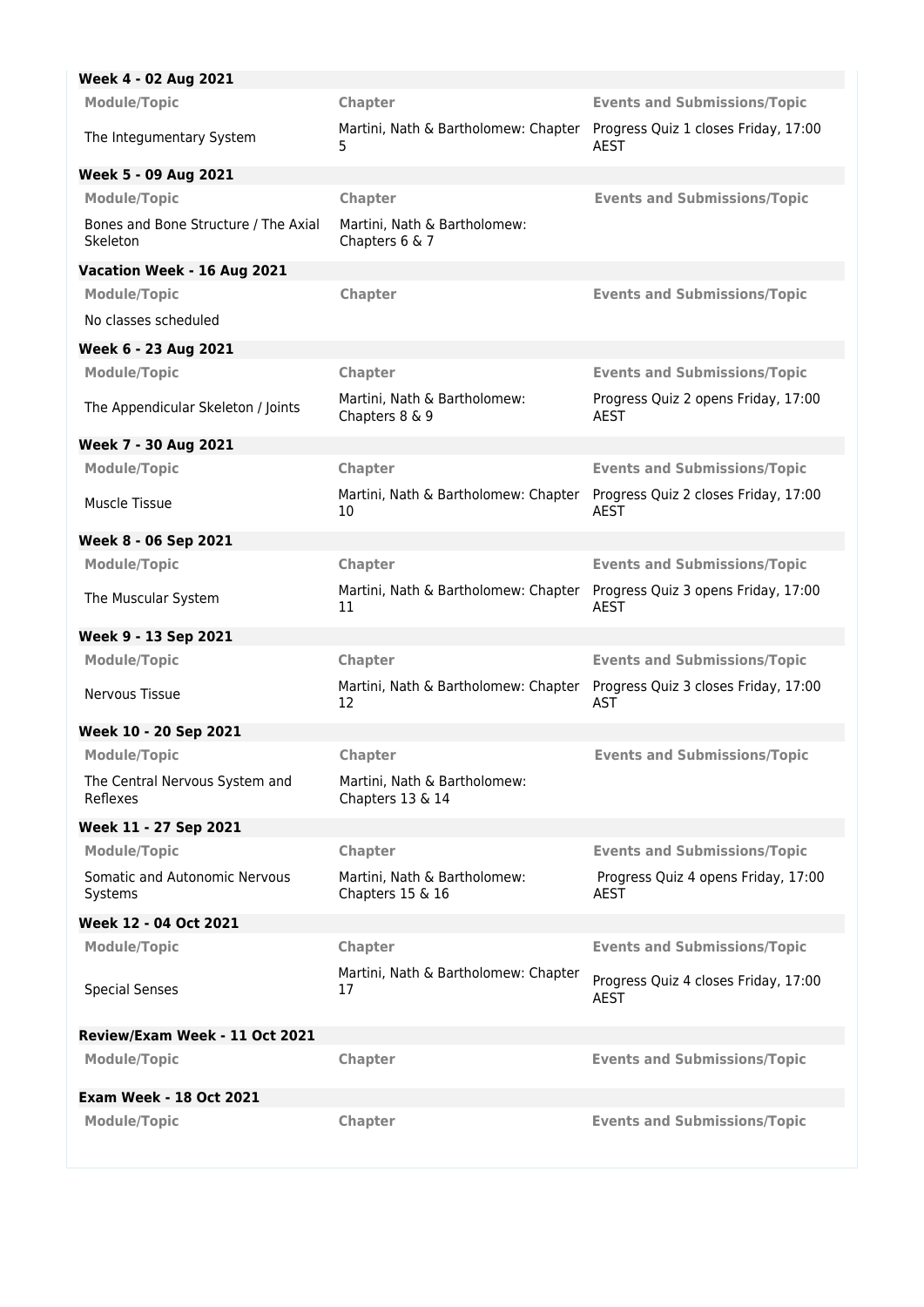# Term Specific Information

Jessica Pahl will be delivering the weekly tutorials, and responding to Q&A forum posts and emails. Jessica has completed a Bachelor of Health (Biomedical Science) with honours. Her PhD investigated components of Queenslandgrown algae, such as fibre and antioxidant pigments, to alleviate complications of metabolic syndrome.

The pre-recorded lectures are delivered by Dr Debra Carlson and Dr Candice Pullen. Dr Carlson is a remedial therapist with a Bachelor of Health Science, Bachelor of Science with honours majoring in physiology and conducted cardiovascular research for her PhD in Exercise Physiology. Dr Pullen has a Bachelor of Biomedical Science with honours and conducted cardiovascular and pharmacology research focused on diabetes and hypertension for her PhD. Drs Carlson and Pullen have a Graduate Certificate in Tertiary and Adult Education.

As per Australian educational standards, you are expected to commit 150 hours of engagement to your study of this unit. A recommended breakdown of study hours is given below:

- 2 3 hours per week watching pre-recorded lectures and revising the content through study notes.
- 2 3 hours per week completing the weekly study questions and weekly revision quizzes on the unit's Moodle site.
- 2 3 hours per week attending the weekly tutorials and reflecting on your answers to the weekly revision worksheets.
- 3 4 hours per week preparing for your assessable progress quizzes and studying for your online test.

# Assessment Tasks

### 1 Progress Quiz

### **Assessment Type**

Online Quiz(zes)

#### **Task Description**

Each health profession possesses a body of knowledge, the fundamentals of which must be learnt and understood. The various health professions you have chosen to study have selected the body of knowledge and concepts taught in this unit as relevant to your future scope of practice and you will build upon them in your future coursework. The purpose of the progress quizzes is to challenge your knowledge and understanding of the content as you progress through the unit. All of the quizzes will be available for a period of one (1) week and must be completed by the closing date listed in the table below.

1. There will be four separate online quizzes to assess your knowledge of the unit material.

2. Each quiz will have 25 questions.

3. You will be allowed two attempts at each quiz. The highest grade you achieve will serve as your final score for that quiz.

4. Your score from each quiz will contribute 12.5% to your final grade (4 quizzes x 12.5% = 50%).

5. There is a minimum requirement in the assessment task: 50% of the available marks for this assessment item.

6. In the absence of an approved extension, there will be no opportunity to complete the task after the assigned date.

| Quiz Number     | <b>Topic Examined</b> | Time / Date the Quiz Opens  | Time / Date the Quiz Closes |
|-----------------|-----------------------|-----------------------------|-----------------------------|
| Progress Quiz 1 | Week 1, 2, 3          | Week 3, Friday, 17:00 AEST  | Week 4, Friday, 17:00 AEST  |
| Progress Quiz 2 | Week 4, 5, 6          | Week 6, Friday, 17:00 AEST  | Week 7, Friday, 17:00 AEST  |
| Progress Quiz 3 | Week 7, 8             | Week 8, Friday, 17:00 AEST  | Week 9, Friday, 17:00 AEST  |
| Progress Quiz 4 | Week 9, 10, 11        | Week 11, Friday, 17:00 AEST | Week 12, Friday, 17:00 AEST |

#### **Number of Quizzes**

4

**Frequency of Quizzes Other** 

**Assessment Due Date**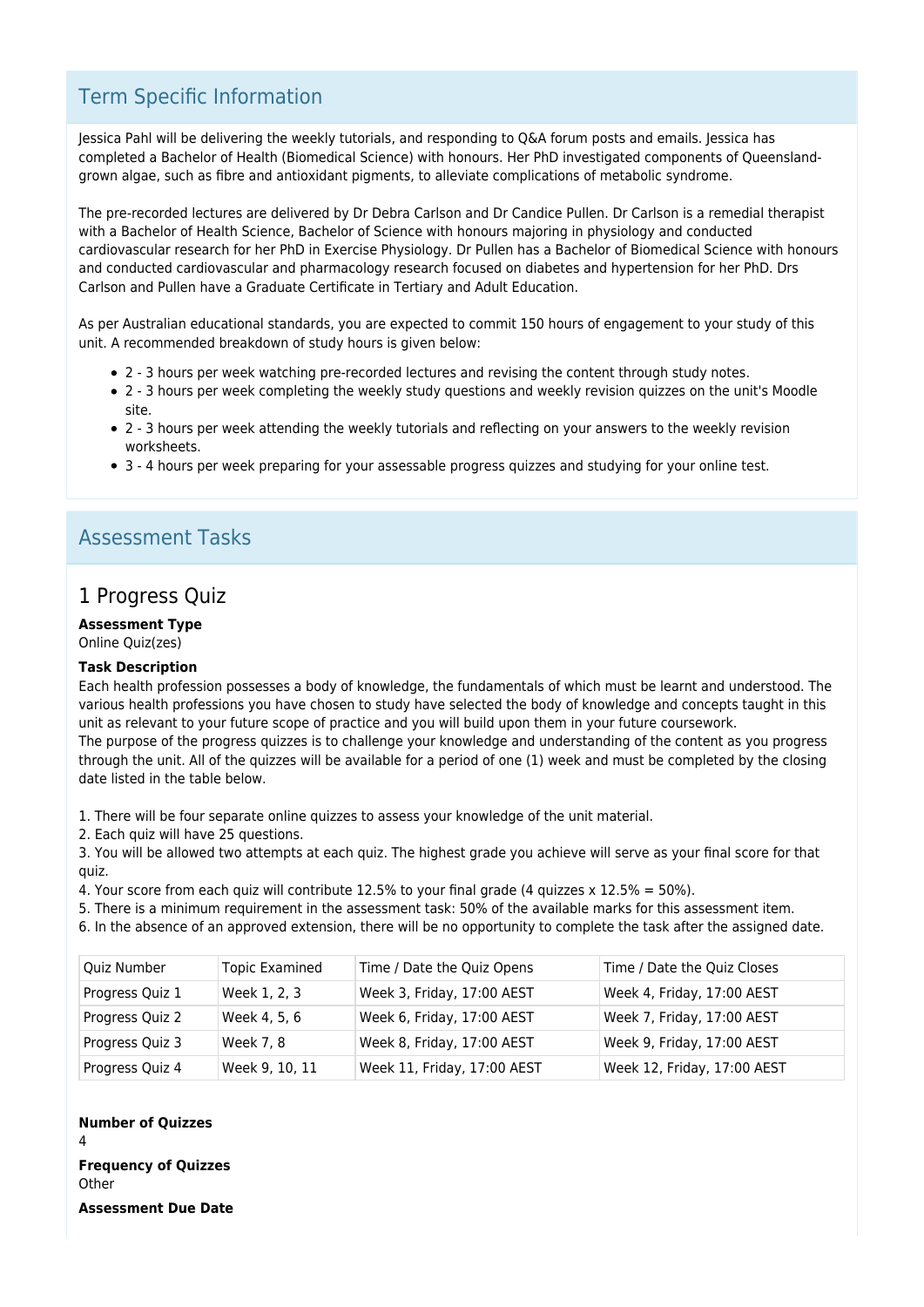All of the quizzes will be available for a period of one (1) week and must be completed by the closing date listed in the table and on the Moodle site.

### **Return Date to Students**

Marks will be available upon completing the assessment task.

**Weighting**

50%

**Minimum mark or grade** 50%

#### **Assessment Criteria**

Questions will be automatically marked correct or incorrect. The maximum score (100) that can be accumulated from the four Progress Quizzes equals 50% of the total unit marks.

### **Referencing Style**

[Harvard \(author-date\)](https://delivery-cqucontenthub.stylelabs.cloud/api/public/content/harvard-referencing-style.pdf?v=306efe7e)

### **Submission**

Online

### **Learning Outcomes Assessed**

- Describe the major anatomical features of the cells, tissues, and organs of the integumentary, skeletal, muscular, and nervous systems, and of the special senses
- Describe the function and physiological regulation of the cells, tissues, and organs of the integumentary, skeletal, muscular, and nervous systems, and of the special senses.
- Explain the interactions between structure and function in each of the human body systems
- Apply anatomical terminology and the levels of organisation to the human body and its systems.

### **Graduate Attributes**

- Critical Thinking
- Information Literacy
- Information Technology Competence

### 2 Online Test

### **Assessment Type**

Online Test

### **Task Description**

An end of term online test, in the form of an online quiz, will be conducted to assess your knowledge and understanding of the content covered in this unit throughout the term.

### **Assessment Due Date**

The online test will be conducted during the exam period. The date and time will be made available to students towards the end of term when the timetable has been created.

### **Return Date to Students**

Marks will be available after certification of grades.

**Weighting**

50%

**Minimum mark or grade** 50%

### **Assessment Criteria**

Questions will be automatically marked correct or incorrect, the maximum score (100) equals 50% of the total unit marks.

### **Referencing Style**

[Harvard \(author-date\)](https://delivery-cqucontenthub.stylelabs.cloud/api/public/content/harvard-referencing-style.pdf?v=306efe7e)

**Submission** Online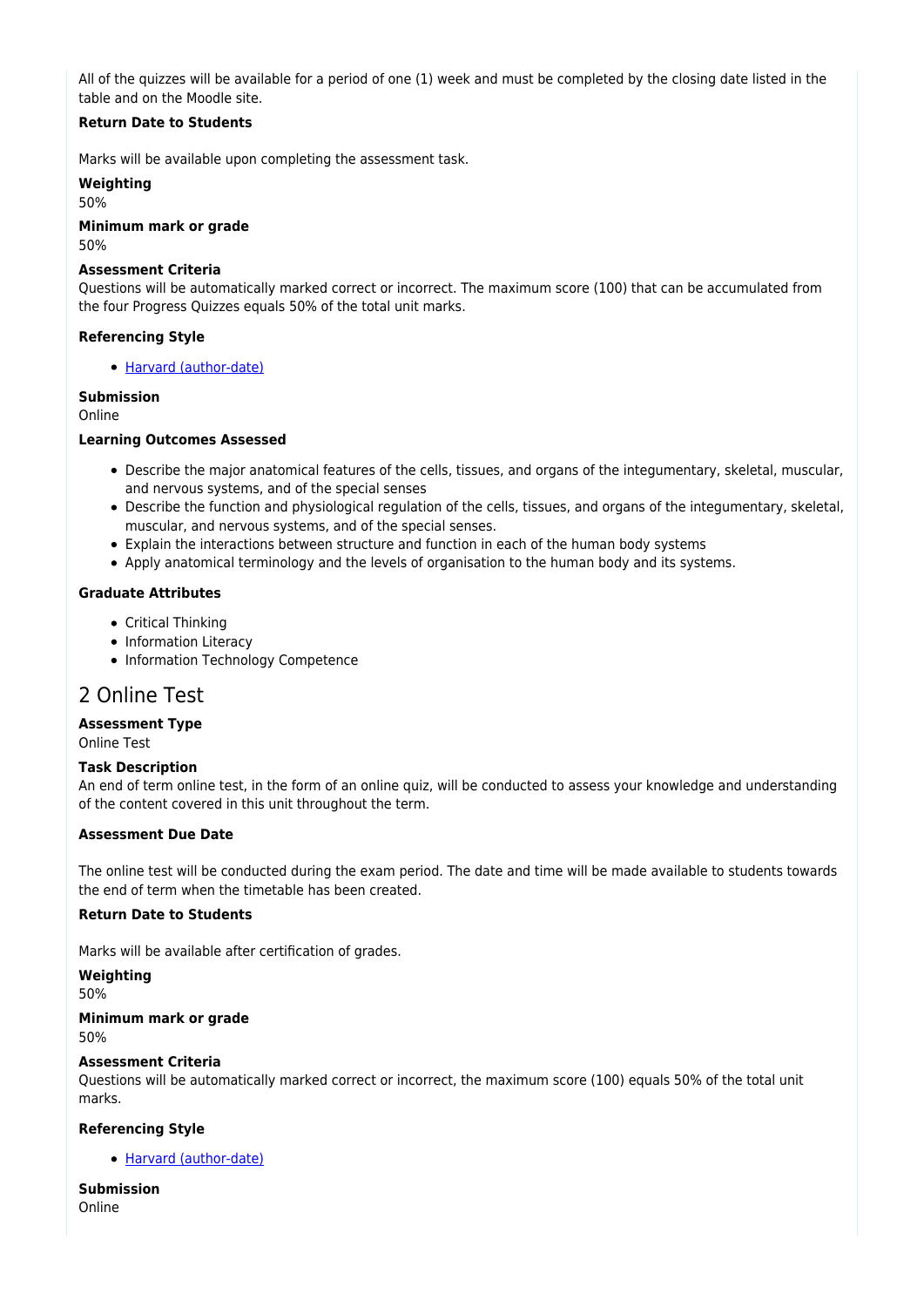#### **Learning Outcomes Assessed**

- Describe the major anatomical features of the cells, tissues, and organs of the integumentary, skeletal, muscular, and nervous systems, and of the special senses
- Describe the function and physiological regulation of the cells, tissues, and organs of the integumentary, skeletal, muscular, and nervous systems, and of the special senses.
- Explain the interactions between structure and function in each of the human body systems
- Apply anatomical terminology and the levels of organisation to the human body and its systems.

### **Graduate Attributes**

- Communication
- Critical Thinking
- Information Literacy

# Academic Integrity Statement

As a CQUniversity student you are expected to act honestly in all aspects of your academic work.

Any assessable work undertaken or submitted for review or assessment must be your own work. Assessable work is any type of work you do to meet the assessment requirements in the unit, including draft work submitted for review and feedback and final work to be assessed.

When you use the ideas, words or data of others in your assessment, you must thoroughly and clearly acknowledge the source of this information by using the correct referencing style for your unit. Using others' work without proper acknowledgement may be considered a form of intellectual dishonesty.

Participating honestly, respectfully, responsibly, and fairly in your university study ensures the CQUniversity qualification you earn will be valued as a true indication of your individual academic achievement and will continue to receive the respect and recognition it deserves.

As a student, you are responsible for reading and following CQUniversity's policies, including the **[Student Academic](https://www.cqu.edu.au/policy/sharepoint-document-download?file_uri={BE8380F3-F86D-4C55-AC0D-84A81EAFD6A2}/Student%20Academic%20Integrity%20Policy%20and%20Procedure%20(formerly%20known%20as%20the%20Academic%20Misconduct%20Procedure).pdf) [Integrity Policy and Procedure](https://www.cqu.edu.au/policy/sharepoint-document-download?file_uri={BE8380F3-F86D-4C55-AC0D-84A81EAFD6A2}/Student%20Academic%20Integrity%20Policy%20and%20Procedure%20(formerly%20known%20as%20the%20Academic%20Misconduct%20Procedure).pdf)**. This policy sets out CQUniversity's expectations of you to act with integrity, examples of academic integrity breaches to avoid, the processes used to address alleged breaches of academic integrity, and potential penalties.

#### **What is a breach of academic integrity?**

A breach of academic integrity includes but is not limited to plagiarism, self-plagiarism, collusion, cheating, contract cheating, and academic misconduct. The Student Academic Integrity Policy and Procedure defines what these terms mean and gives examples.

#### **Why is academic integrity important?**

A breach of academic integrity may result in one or more penalties, including suspension or even expulsion from the University. It can also have negative implications for student visas and future enrolment at CQUniversity or elsewhere. Students who engage in contract cheating also risk being blackmailed by contract cheating services.

#### **Where can I get assistance?**

For academic advice and guidance, the [Academic Learning Centre \(ALC\)](https://www.cqu.edu.au/student-life/academic-learning-centre) can support you in becoming confident in completing assessments with integrity and of high standard.

#### **What can you do to act with integrity?**